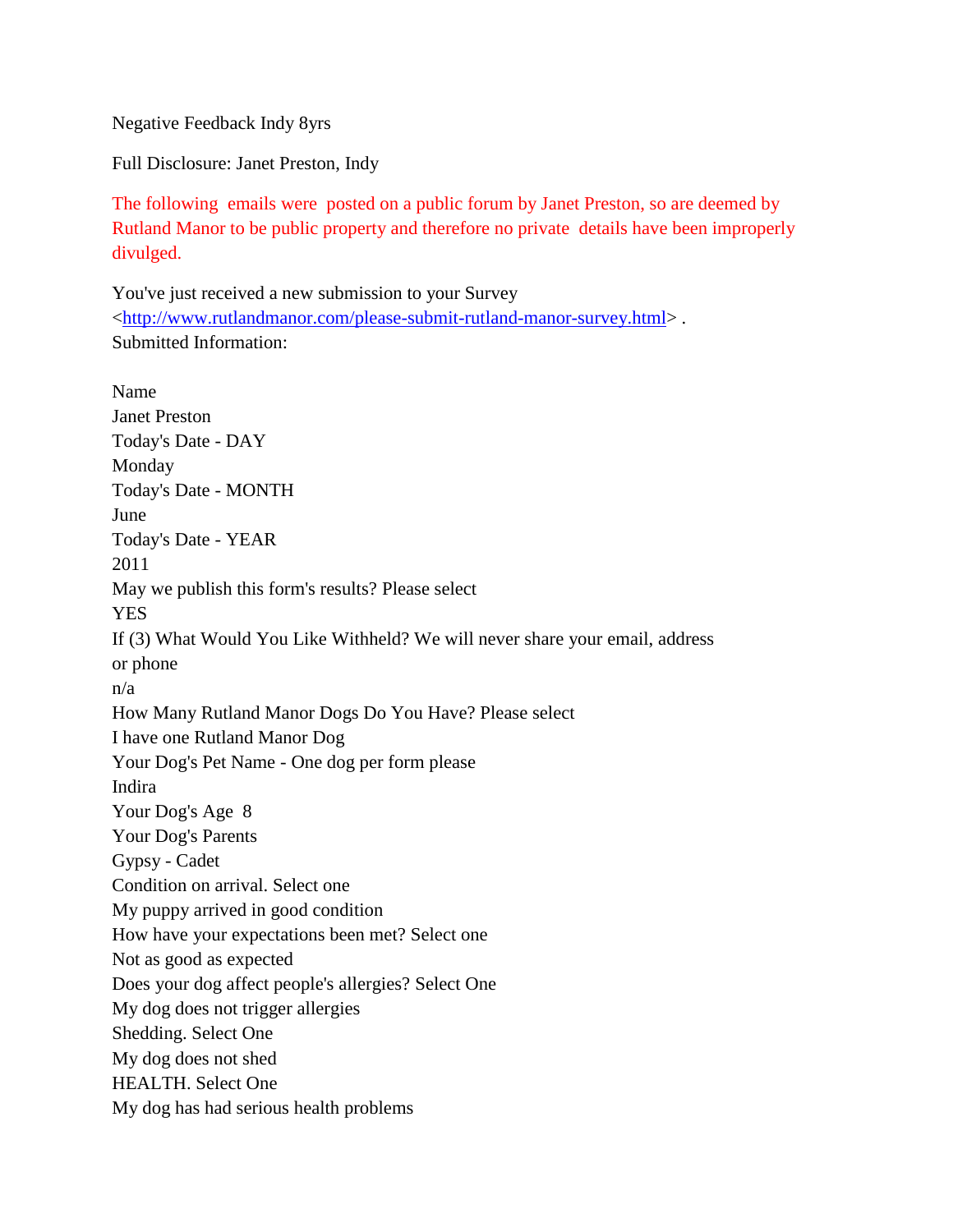INTUITION. Select One My dog is mildly intuitive INTELLIGENCE and TRAINABILITY. Select One My dog is extremely intelligent and loves learning How Would You Rate Rutland Manor's Customer Service? Uncaring Would You be Likely to Recommend Rutland Manor? No, I would not recommend Rutland Manor

## ADDITIONAL COMMENTS EITHER POSITIVE OR NEGATIVE AND THANK YOU FOR **COMPLETING** THIS FORM!

Indy has severe hip displasia that was diagnosed when she was 12 months old. I contacted RM straight away to let you know. As I thought any responsible breeder would want to be made aware that one of their dogs had a genetic disorder. I was told that it was a 'storm in a tea cup' and the x rays I sent were not taken properly and the vet had made a mistake.

I contacted RM again about 2-3 years later when Indy had to go on daily medication to control the pain. Again purely wanting to let you know as it could impact on your breading programme. This time I was asked if I didn't want a refund why was contacting RM. I didn't find this very supportive and not how I expected a responsible breeder would react. It seems that if my dog had been healthy RM would have been quite happy to hear from me with updates on her life. Indy is now slowly recovering from hip replacement surgery, that did not go well. The specialist surgeon, when he saw the x rays, referred to Indy's hips as seriously deformed. So again I contact you to let you know that there is a genetic issue in your lines that has led to Indy experiencing incredible pain in her life and the you may want to review your breeding practices.

Regards

Janet

On 13/06/2011, at 7:05 PM, BeverleyManners wrote: Dear Janet,

Thank you so much for your survey submission, it is much appreciated. I feel shocked at the response you quote receiving from RM seven years ago and I will very much appreciate you sending me the emails you received from the RM office in response to your feedback at the time.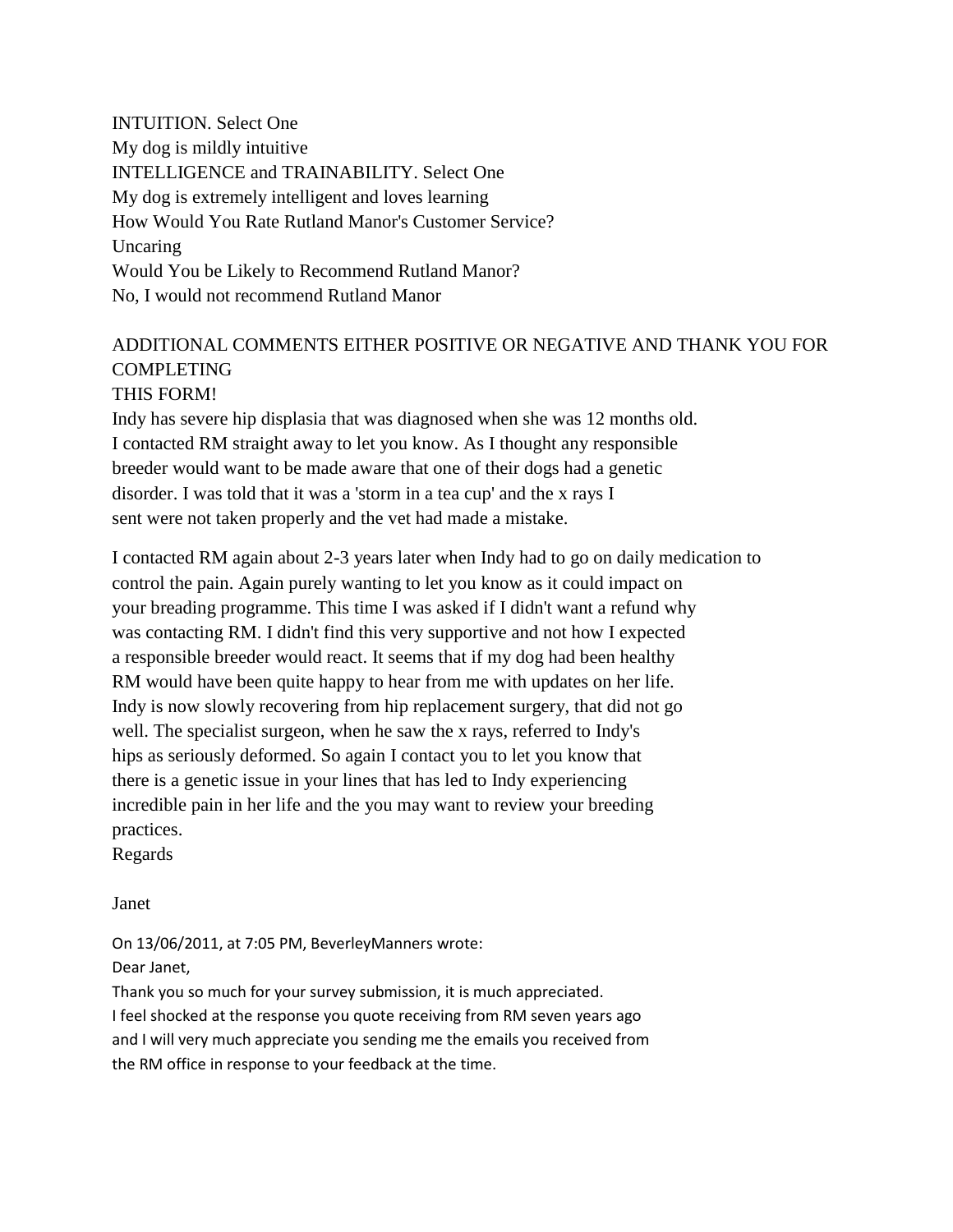Although it is completely impossible for any breeder, no matter how conscientious, to guarantee that they will never breed a hereditary disorder, Rutland Manor has had the same two year health warranty since its inception. This requires the owner of the dog to provide veterinary reports which confirm any existing hereditary ailment which has been clinically proven to have an impact on the quality of life of the dog. If Indy's vet reports from her diagnosis at twelve months were received by the Rutland Manor office, she would have automatically been covered under the health warranty once the vet reports were received, so I am puzzled at the response you quote receiving from Rutland Manor.

I value and welcome authentic negative feedback as well as positive feedback, and I am always willing to publish negative survey results, therefore I would like to have all the facts clear. Under these most unusual circumstances, and despite the passing of so many years without hearing from you, please forward me the veterinary reports on Indy when she was first diagnosed as I have never avoided honouring a genuine claim on the health warranty and I don't intend to start now.

I realize that money can not compensate for the distress of witnessing a beloved pet in pain, and I feel tremendous sympathy for anyone who has to go through this. I myself lost my beloved Rottweiller in March 2010 from an aggressive bone cancer and he was only five years of age. It is considered a hereditary condition in Rottweillers, which I wasn't aware of when I purchased him, and I didn't expect to lose my friend so painfully while he was still so young. I am grieving him still.

Warm wishes,

Beverley

From: Janet Preston Sent: Tuesday, 14 June 2011 2:06 PM To: Beverley Manners Subject: Re: New Form Entry: Survey

Dear Beverley,

Thank you for your prompt response to my comments, much appreciated. I had a look this morning and unfortunately haven't been able find the e-mails that were sent between myself and RM (maybe they are still in the RM system somewhere). I did find a copy of the original x rays that were taken when the vet first suspected there was something wrong with her hips in early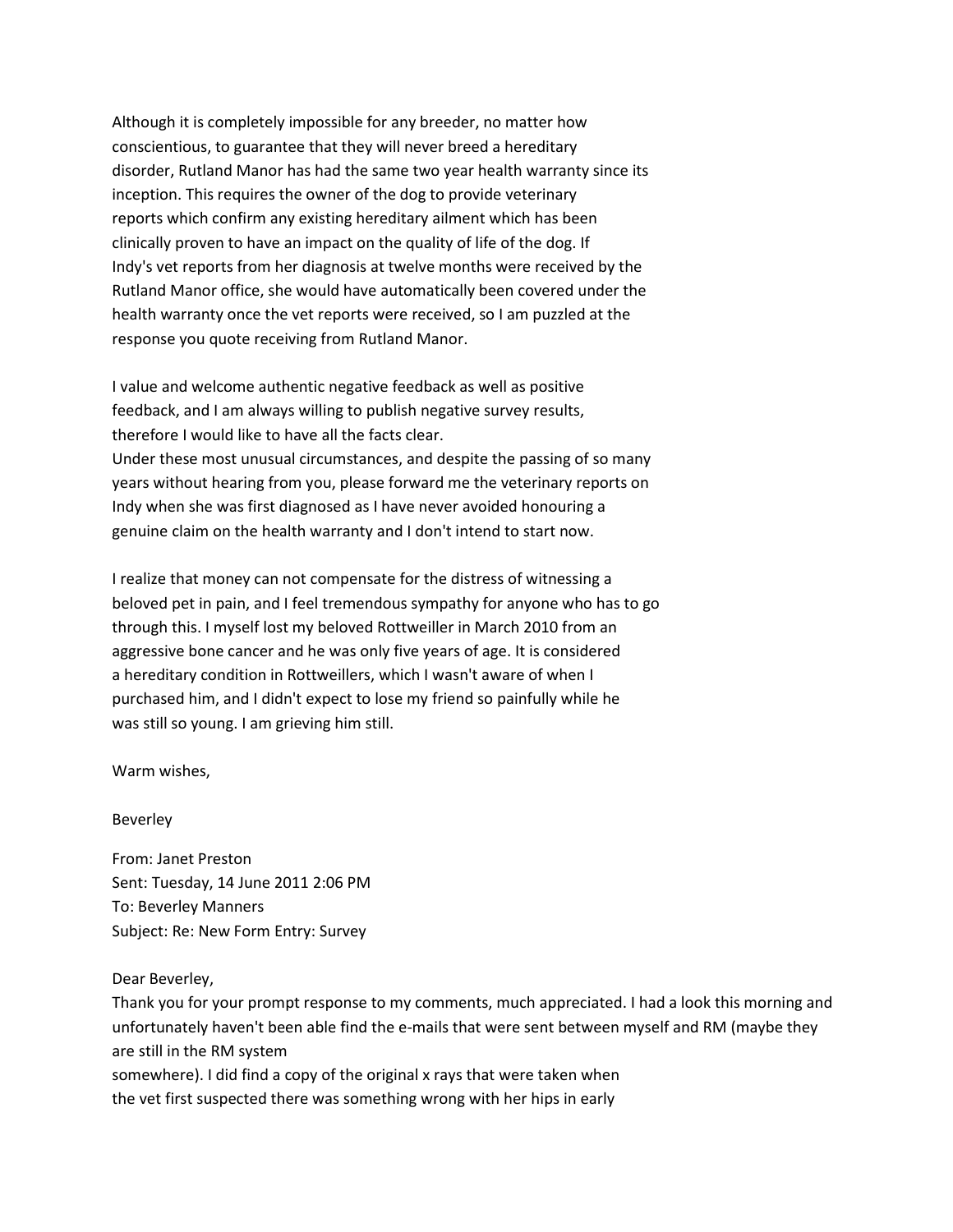2004. Two different vets at the Canberra Vet Hospital viewed the x rays and confirmed hip dysplasia (even though the dog may not be perfectly in the correct position the damage to her hips is clear) I don't remember if I sent down their report but I certainly e mailed the x-rays and relayed their findings. The e mail I received back from RM informed me that they believed that dog was not in the 'correct' position and the vets were mistaken. So that if I wanted to claim a refund I would need to have another set of x rays done. My first priority has always been the health and well being of my dog so I wasn't going to put Indy through an unnecessary general anaesthetic to get a refund and confirm what had already been confirmed. My motivation (then and now) was not to 'get a refund' it was to give RM some feedback on their dogs. Knowing that a particular line has HD might mean that you would do more hip scoring of dogs before breeding from them. Or that you could follow up with other owners from those litters on the health of their dogs. (I would be curious to know if any other dogs from Indy's litter had problems). I don't have a copy of the x ray report from the vet but if you are interested in discussing it with my vet feel free to contact him Michael Archinal at the Canberra Veterinary Hospital e-mail xxxxxx ph xxxx They have all Indy's records

there.

Regards Janet

From: Beverley Manners [mailto:privatebox@rutlandmanor.com] Sent: Wednesday, 15 June 2011 12:26 AM To: 'Janet Preston' Cc: 'vets@canberravet. Subject: RE: New Form Entry: Survey Hi Janet, Since you contacted me I have had a look through the records and I found the emails between you and Karen Visser who worked in my office, and also the email between you and myself. Please see attached. I also found the copy of the Xray you sent (see below on the left).

I can see now why Karen Visser who worked in my office at the time, may have had a problem with the Xray image. It is unusual for Xrays to not be labeled. Normal practice is for vets to label their Xrays with the name of the dog for identification purposes and this wasn't done on the image you sent to RM. The positioning was very poorly done too, with Indy twisted on the table and at the time Karen could be excused for thinking that the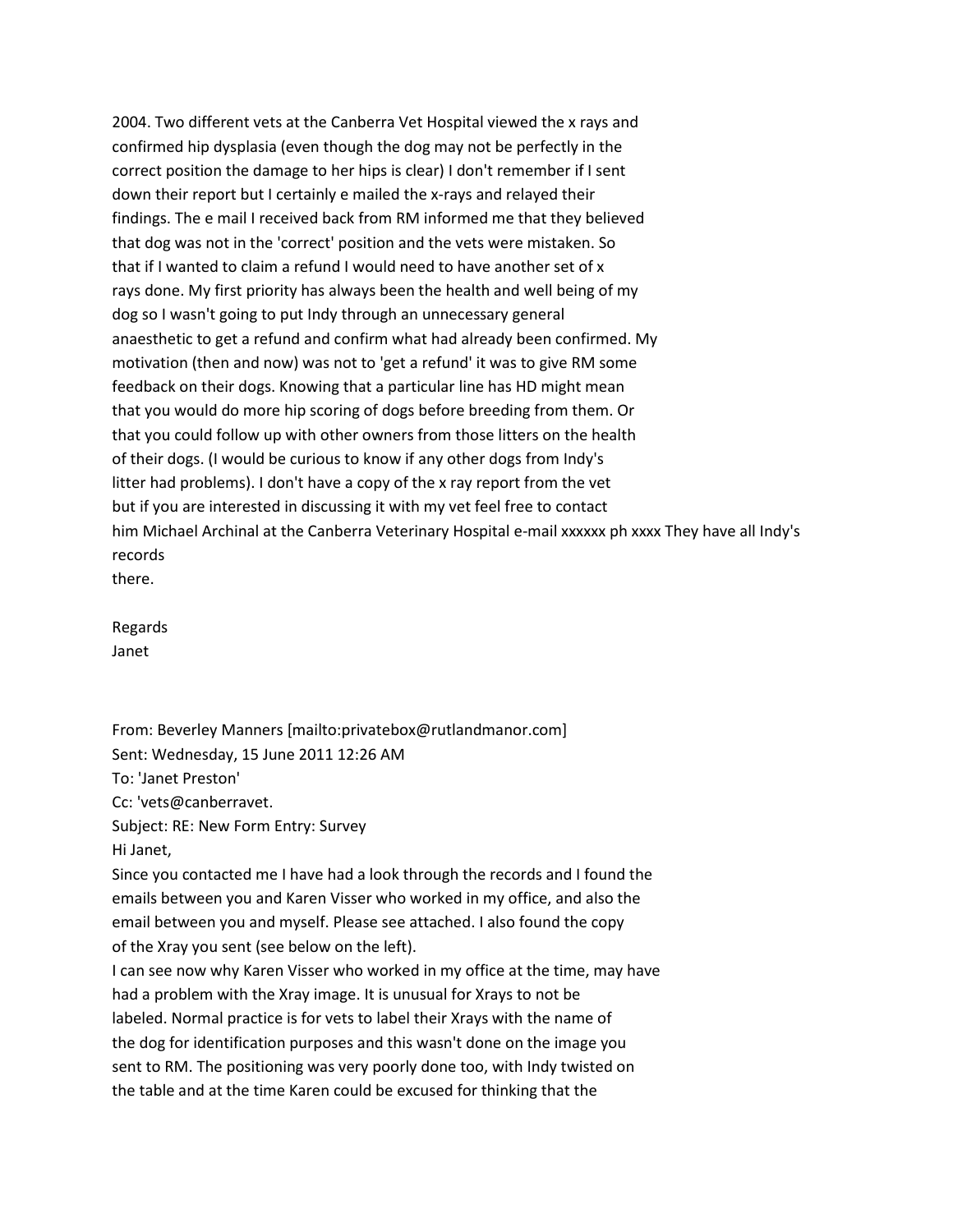diagnosis was inconclusive.

To be fair to Karen, I think if you look at the two images below and the diagrams of normal, moderate HD and severe HD, the Xray sent from your vet would have left a lot in doubt. Having said this though, Indy's subsequent condition has verified the initial diagnosis, but that is now in hindsight. All this aside, however, you will see from the attached emails, that I did instruct Karen to pay you a refund in accordance with Rutland Manor's health warranty, because it is my practice to always go the extra mile. I would have expected her to comply with my direct instructions and I am disappointed that she did not.

The photos and diagrams below were inserted as pictures into this email.



Indy's un-labeled XRay

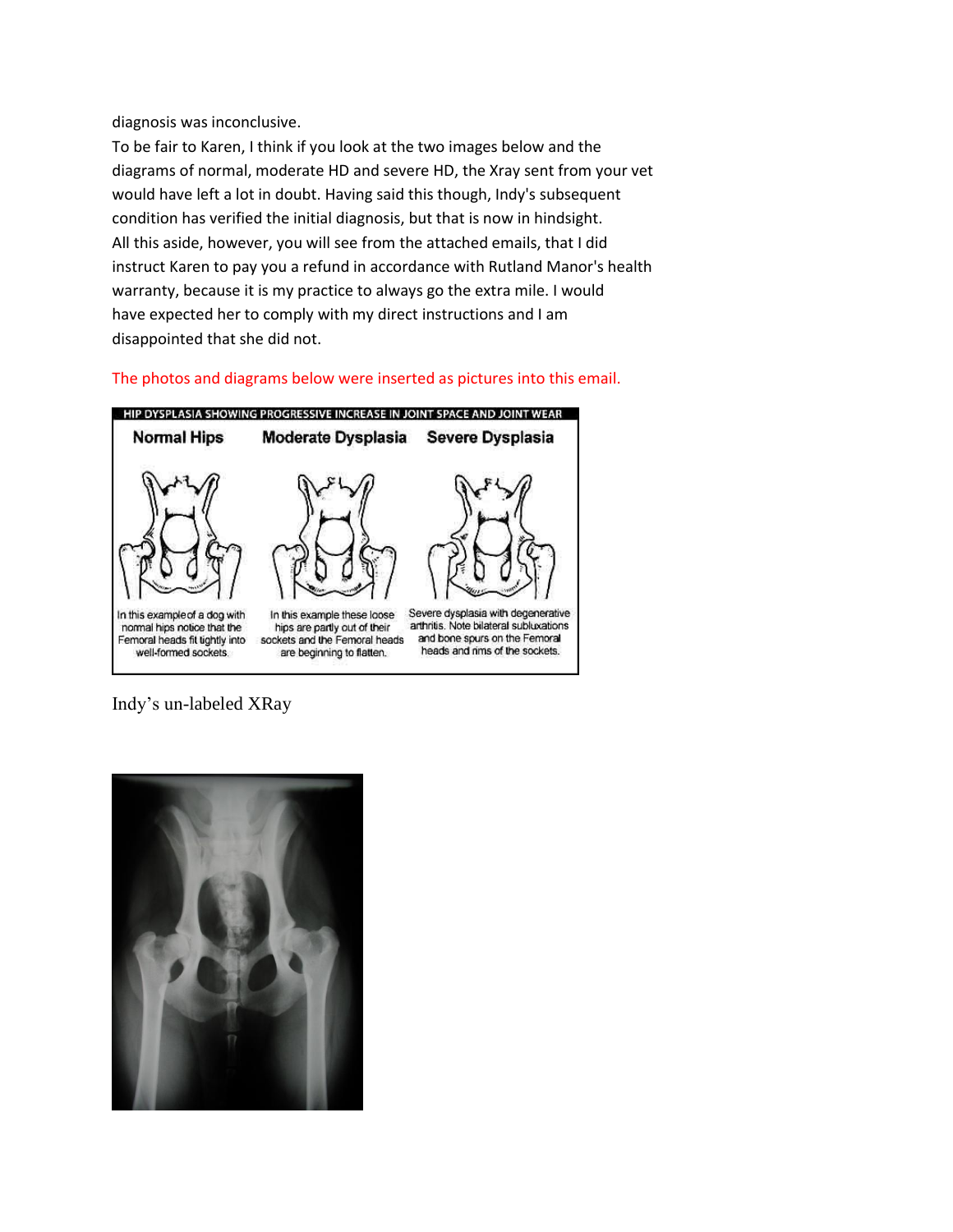



**HIP DYSPLASIA** 

I have copied your veterinary clinic on this email Janet, and if the attending vet to Indy in 2004 (or someone with access to those records if he is no longer there) would care to supply me personally with the vet report (seeing as he did not label the Xray) I repeat my offer to refund you up to the purchase price you paid for Indy, as I instructed Karen in my email. Regarding the selection of breeding dogs, Rutland Manor has never ever bred a dog who had HD and would never consider doing so, no matter how outstanding the dog was in other respects. However as any breeder or vet will tell you, a dysplastic puppy can be born from two parents with excellent scored hips, and grandparents the same. It is a heartbreaking situation that you find yourself in with Indy, and I realize that it is of little comfort to you to know that it is a rare occurrence for HD to be reported in Rutland Manor Australian Labradoodles. My heart goes out to you in a very big way and as Indy grows older, if at some time in the future you are wanting a puppy, please feel welcome to contact me. You have said you are not interested in a refund, but I would still like to offer you either a refund, or else a free puppy at a time to suit you. Sincerely,

Beverley

Rutland Manor Labradoodle Breeding and Research Centre [<http://www.rutlandmanor.com/>](http://www.rutlandmanor.com/)

From: Janet Preston Sent: 16 June 2011 6:00:08 PM AEST To: Beverley Manners Subject: Re: New Form Entry: Survey

Dear Beverley,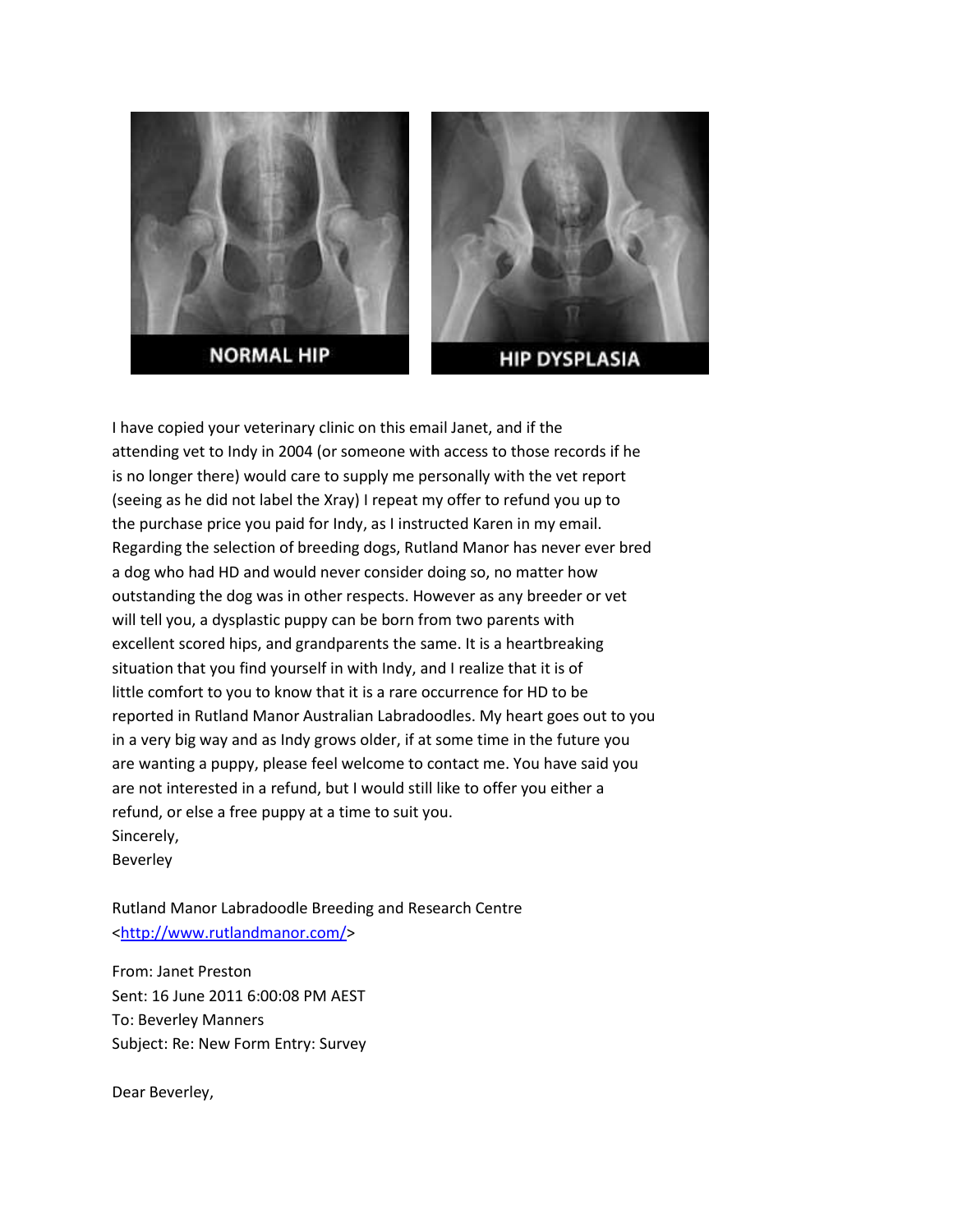Thank you again for responding so promptly to my e-mail. (Unfortunately I couldn't open the attachment you sent). Thank you also for the offer of a refund or a puppy. As I have said my primary motivation was to alert RM of a potential genetic problem. I feel that I have done that. As I think I mentioned in one of my e-mails years ago, I know that there are no certainties when you get a dog and any dog can develop health problems. My hope is only that every thing possible is done to try to prevent it. In leu of a refund I would ask that a donation be made in Indy's name to the RSPCA or similar shelter organisation.

Regards

Janet

From: Beverley Manners Subject: FW: New Form Entry: Survey Date: 16 June 2011 11:16:49 PM AEST To: Janet Preston Cc: vets@canberravet

Dear Janet,

I am shocked to see that you have publicly attacked me on the internet. I have treated Indy's matter with genuine concern, and sympathy, once you contacted me, and I have provided the proof that I gave instructions to the office staff years ago to refund you on Indy, and repeated that offer just yesterday. The claims that I breed from untested breeding dogs is untrue and a libelous lie. You have already been told that Indy's mother had a hip score of '5' in the time that the average hip score for Labradoodles was 12.6........an excellent score. I will have Cadet's certificate on record too and will supply it as soon as I can look back through my files.

I believe that in the interests of common decency, you should post on the Doodle Zoo with the correspondence that is attached otherwise I will feel compelled to publish the true facts myself. Regards, Beverley

Janet Preston Full Disclosure Thu Jun 16, 2011 10:35pm